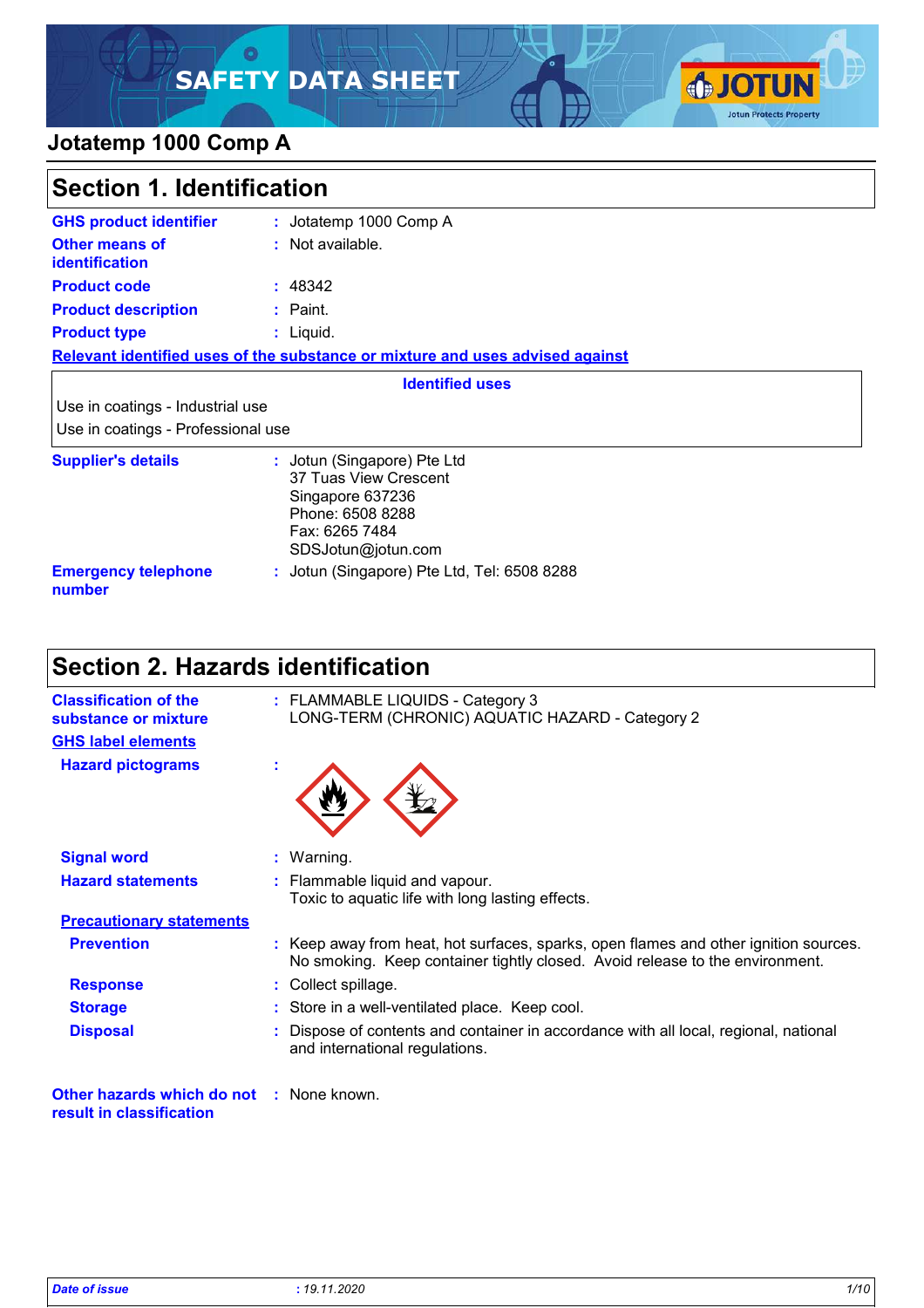## **Section 3. Composition/information on ingredients**

| <b>Substance/mixture</b>                       | : Mixture         |
|------------------------------------------------|-------------------|
| <b>Other means of</b><br><b>identification</b> | : Not available.  |
| <b>CAS number/other identifiers</b>            |                   |
| <b>CAS number</b>                              | : Not applicable. |
| <b>EC</b> number                               | : Mixture.        |
| <b>Product code</b>                            | : 48342           |
| Ingradiant nama                                |                   |

| <b>Ingredient name</b>      | $\frac{9}{6}$  | <b>CAS number</b> |
|-----------------------------|----------------|-------------------|
| trizinc bis(orthophosphate) | $\geq 10 - 25$ | 7779-90-0         |
| xylene                      | $\leq 7.4$     | 1330-20-7         |
| 2-butoxyethanol             | ≤2.5           | 111-76-2          |
| ethylbenzene                | l≤3            | 100-41-4          |
| l methanol                  | $\leq$ 0.3     | 67-56-1           |

**There are no additional ingredients present which, within the current knowledge of the supplier and in the concentrations applicable, are classified as hazardous to health or the environment and hence require reporting in this section.**

**Occupational exposure limits, if available, are listed in Section 8.**

**Chemical formula :** Not applicable.

### **Section 4. First aid measures**

|                                       | <b>Description of necessary first aid measures</b>                                                                                                                                                                                                                                                                                                                                                                                                                                                                                                                                                                                                                                                                                                                                                                           |
|---------------------------------------|------------------------------------------------------------------------------------------------------------------------------------------------------------------------------------------------------------------------------------------------------------------------------------------------------------------------------------------------------------------------------------------------------------------------------------------------------------------------------------------------------------------------------------------------------------------------------------------------------------------------------------------------------------------------------------------------------------------------------------------------------------------------------------------------------------------------------|
| <b>Eye contact</b>                    | : Immediately flush eyes with plenty of water, occasionally lifting the upper and lower<br>eyelids. Check for and remove any contact lenses. Continue to rinse for at least 10<br>minutes. Get medical attention if irritation occurs.                                                                                                                                                                                                                                                                                                                                                                                                                                                                                                                                                                                       |
| <b>Inhalation</b>                     | : Remove victim to fresh air and keep at rest in a position comfortable for breathing.<br>If not breathing, if breathing is irregular or if respiratory arrest occurs, provide<br>artificial respiration or oxygen by trained personnel. It may be dangerous to the<br>person providing aid to give mouth-to-mouth resuscitation. Get medical attention if<br>adverse health effects persist or are severe. If unconscious, place in recovery<br>position and get medical attention immediately. Maintain an open airway. Loosen<br>tight clothing such as a collar, tie, belt or waistband.                                                                                                                                                                                                                                 |
| <b>Skin contact</b>                   | : Flush contaminated skin with plenty of water. Remove contaminated clothing and<br>shoes. Get medical attention if symptoms occur. Wash clothing before reuse.<br>Clean shoes thoroughly before reuse.                                                                                                                                                                                                                                                                                                                                                                                                                                                                                                                                                                                                                      |
| <b>Ingestion</b>                      | : Wash out mouth with water. Remove dentures if any. Remove victim to fresh air<br>and keep at rest in a position comfortable for breathing. If material has been<br>swallowed and the exposed person is conscious, give small quantities of water to<br>drink. Stop if the exposed person feels sick as vomiting may be dangerous. Do not<br>induce vomiting unless directed to do so by medical personnel. If vomiting occurs,<br>the head should be kept low so that vomit does not enter the lungs. Get medical<br>attention if adverse health effects persist or are severe. Never give anything by<br>mouth to an unconscious person. If unconscious, place in recovery position and get<br>medical attention immediately. Maintain an open airway. Loosen tight clothing such<br>as a collar, tie, belt or waistband. |
|                                       | Most important symptoms/effects, acute and delayed                                                                                                                                                                                                                                                                                                                                                                                                                                                                                                                                                                                                                                                                                                                                                                           |
| <b>Potential acute health effects</b> |                                                                                                                                                                                                                                                                                                                                                                                                                                                                                                                                                                                                                                                                                                                                                                                                                              |
| <b>Eye contact</b>                    | : No known significant effects or critical hazards.                                                                                                                                                                                                                                                                                                                                                                                                                                                                                                                                                                                                                                                                                                                                                                          |
| <b>Inhalation</b>                     | No known significant effects or critical hazards.                                                                                                                                                                                                                                                                                                                                                                                                                                                                                                                                                                                                                                                                                                                                                                            |
| <b>Skin contact</b>                   | : No known significant effects or critical hazards.                                                                                                                                                                                                                                                                                                                                                                                                                                                                                                                                                                                                                                                                                                                                                                          |
| <b>Ingestion</b>                      | : No known significant effects or critical hazards.                                                                                                                                                                                                                                                                                                                                                                                                                                                                                                                                                                                                                                                                                                                                                                          |
| <b>Over-exposure signs/symptoms</b>   |                                                                                                                                                                                                                                                                                                                                                                                                                                                                                                                                                                                                                                                                                                                                                                                                                              |
| <b>Eve contact</b>                    | .     No  enacific  data                                                                                                                                                                                                                                                                                                                                                                                                                                                                                                                                                                                                                                                                                                                                                                                                     |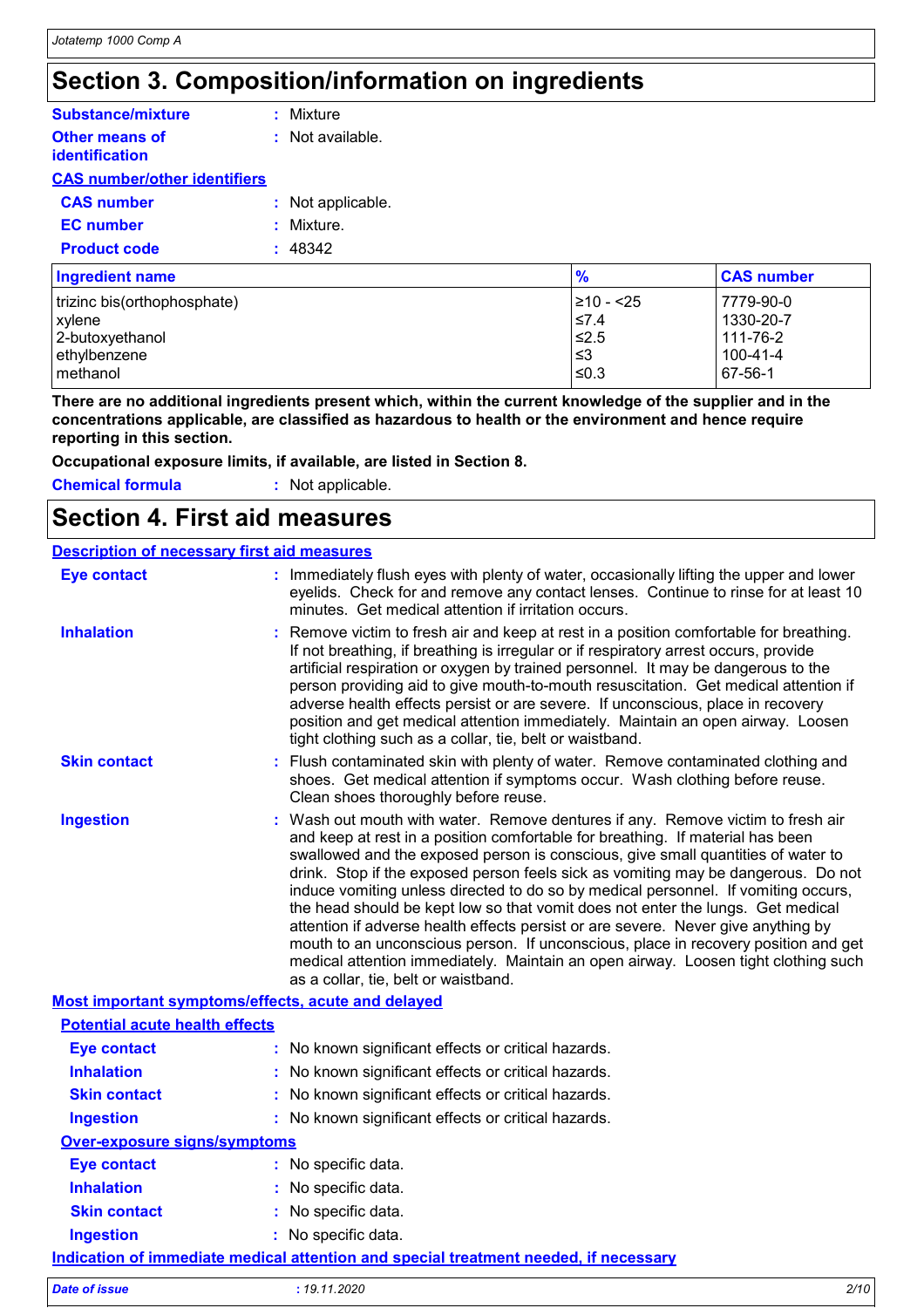### **Section 4. First aid measures**

| <b>Notes to physician</b>         | : Treat symptomatically. Contact poison treatment specialist immediately if large<br>quantities have been ingested or inhaled.                                                |
|-----------------------------------|-------------------------------------------------------------------------------------------------------------------------------------------------------------------------------|
| <b>Specific treatments</b>        | : No specific treatment.                                                                                                                                                      |
| <b>Protection of first-aiders</b> | : No action shall be taken involving any personal risk or without suitable training. It<br>may be dangerous to the person providing aid to give mouth-to-mouth resuscitation. |

**See toxicological information (Section 11)**

### **Section 5. Firefighting measures**

| <b>Extinguishing media</b>                               |                                                                                                                                                                                                                                                                                                                                                                                                                                  |
|----------------------------------------------------------|----------------------------------------------------------------------------------------------------------------------------------------------------------------------------------------------------------------------------------------------------------------------------------------------------------------------------------------------------------------------------------------------------------------------------------|
| <b>Suitable extinguishing</b><br>media                   | : Use dry chemical, $CO2$ , water spray (fog) or foam.                                                                                                                                                                                                                                                                                                                                                                           |
| <b>Unsuitable extinguishing</b><br>media                 | : Do not use water jet.                                                                                                                                                                                                                                                                                                                                                                                                          |
| <b>Specific hazards arising</b><br>from the chemical     | : Flammable liquid and vapour. Runoff to sewer may create fire or explosion hazard.<br>In a fire or if heated, a pressure increase will occur and the container may burst, with<br>the risk of a subsequent explosion. This material is toxic to aquatic life with long<br>lasting effects. Fire water contaminated with this material must be contained and<br>prevented from being discharged to any waterway, sewer or drain. |
| <b>Hazardous thermal</b><br>decomposition products       | : Decomposition products may include the following materials:<br>carbon dioxide<br>carbon monoxide<br>phosphorus oxides<br>metal oxide/oxides                                                                                                                                                                                                                                                                                    |
| <b>Special protective actions</b><br>for fire-fighters   | : Promptly isolate the scene by removing all persons from the vicinity of the incident if<br>there is a fire. No action shall be taken involving any personal risk or without<br>suitable training. Move containers from fire area if this can be done without risk.<br>Use water spray to keep fire-exposed containers cool.                                                                                                    |
| <b>Special protective</b><br>equipment for fire-fighters | : Fire-fighters should wear appropriate protective equipment and self-contained<br>breathing apparatus (SCBA) with a full face-piece operated in positive pressure<br>mode.                                                                                                                                                                                                                                                      |

# **Section 6. Accidental release measures**

|                                                             | Personal precautions, protective equipment and emergency procedures                                                                                                                                                                                                                                                                                                                                                                                                                                                                                                                                                                                                                                 |
|-------------------------------------------------------------|-----------------------------------------------------------------------------------------------------------------------------------------------------------------------------------------------------------------------------------------------------------------------------------------------------------------------------------------------------------------------------------------------------------------------------------------------------------------------------------------------------------------------------------------------------------------------------------------------------------------------------------------------------------------------------------------------------|
| For non-emergency<br>personnel                              | : No action shall be taken involving any personal risk or without suitable training.<br>Evacuate surrounding areas. Keep unnecessary and unprotected personnel from<br>entering. Do not touch or walk through spilt material. Shut off all ignition sources.<br>No flares, smoking or flames in hazard area. Avoid breathing vapour or mist.<br>Provide adequate ventilation. Wear appropriate respirator when ventilation is<br>inadequate. Put on appropriate personal protective equipment.                                                                                                                                                                                                      |
|                                                             | For emergency responders : If specialised clothing is required to deal with the spillage, take note of any<br>information in Section 8 on suitable and unsuitable materials. See also the<br>information in "For non-emergency personnel".                                                                                                                                                                                                                                                                                                                                                                                                                                                          |
| <b>Environmental precautions</b>                            | : Avoid dispersal of spilt material and runoff and contact with soil, waterways, drains<br>and sewers. Inform the relevant authorities if the product has caused environmental<br>pollution (sewers, waterways, soil or air). Water polluting material. May be harmful<br>to the environment if released in large quantities. Collect spillage.                                                                                                                                                                                                                                                                                                                                                     |
| <b>Methods and material for containment and cleaning up</b> |                                                                                                                                                                                                                                                                                                                                                                                                                                                                                                                                                                                                                                                                                                     |
| <b>Small spill</b>                                          | : Stop leak if without risk. Move containers from spill area. Use spark-proof tools and<br>explosion-proof equipment. Dilute with water and mop up if water-soluble.<br>Alternatively, or if water-insoluble, absorb with an inert dry material and place in an<br>appropriate waste disposal container. Dispose of via a licensed waste disposal<br>contractor.                                                                                                                                                                                                                                                                                                                                    |
| <b>Large spill</b>                                          | : Stop leak if without risk. Move containers from spill area. Use spark-proof tools and<br>explosion-proof equipment. Approach the release from upwind. Prevent entry into<br>sewers, water courses, basements or confined areas. Wash spillages into an<br>effluent treatment plant or proceed as follows. Contain and collect spillage with non-<br>combustible, absorbent material e.g. sand, earth, vermiculite or diatomaceous earth<br>and place in container for disposal according to local regulations (see Section 13).<br>Dispose of via a licensed waste disposal contractor. Contaminated absorbent<br>material may pose the same hazard as the spilt product. Note: see Section 1 for |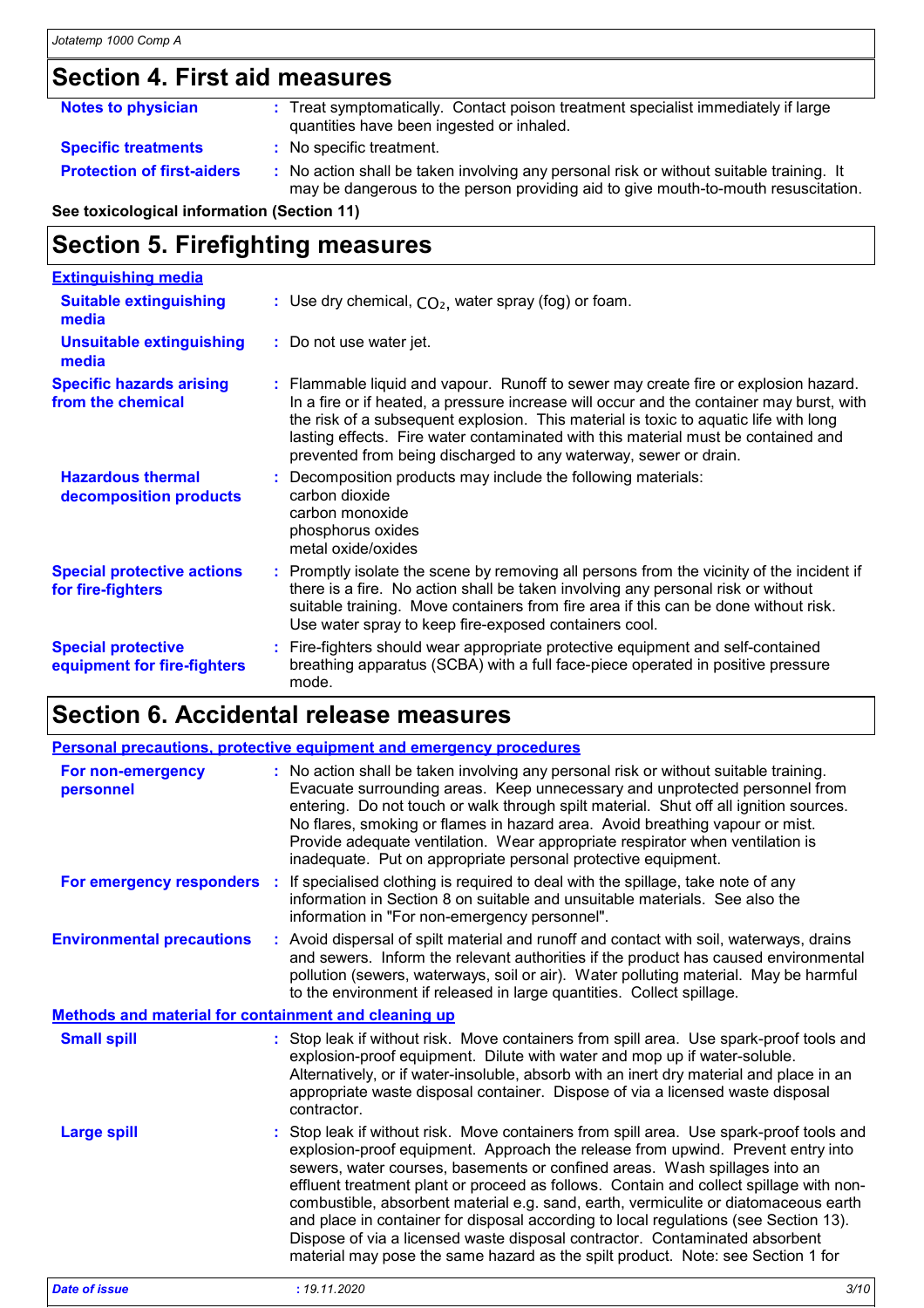### **Section 6. Accidental release measures**

emergency contact information and Section 13 for waste disposal.

### **Section 7. Handling and storage**

| <b>Precautions for safe handling</b> |
|--------------------------------------|
|                                      |

| <b>Protective measures</b>                                                       | : Put on appropriate personal protective equipment (see Section 8). Do not ingest.<br>Avoid contact with eyes, skin and clothing. Avoid breathing vapour or mist. Avoid<br>release to the environment. Use only with adequate ventilation. Wear appropriate<br>respirator when ventilation is inadequate. Do not enter storage areas and confined<br>spaces unless adequately ventilated. Keep in the original container or an approved<br>alternative made from a compatible material, kept tightly closed when not in use.<br>Store and use away from heat, sparks, open flame or any other ignition source. Use<br>explosion-proof electrical (ventilating, lighting and material handling) equipment.<br>Use only non-sparking tools. Take precautionary measures against electrostatic<br>discharges. Empty containers retain product residue and can be hazardous. Do not<br>reuse container. |
|----------------------------------------------------------------------------------|-----------------------------------------------------------------------------------------------------------------------------------------------------------------------------------------------------------------------------------------------------------------------------------------------------------------------------------------------------------------------------------------------------------------------------------------------------------------------------------------------------------------------------------------------------------------------------------------------------------------------------------------------------------------------------------------------------------------------------------------------------------------------------------------------------------------------------------------------------------------------------------------------------|
| <b>Advice on general</b><br>occupational hygiene                                 | : Eating, drinking and smoking should be prohibited in areas where this material is<br>handled, stored and processed. Workers should wash hands and face before<br>eating, drinking and smoking. Remove contaminated clothing and protective<br>equipment before entering eating areas. See also Section 8 for additional<br>information on hygiene measures.                                                                                                                                                                                                                                                                                                                                                                                                                                                                                                                                       |
|                                                                                  | Any gas developed during storage will remain in the container when the temperature<br>is decreased. To avoid splash of paint/thinner when opening the containers release<br>pressure by making a small hole in the plastic seal in the center of the lid.                                                                                                                                                                                                                                                                                                                                                                                                                                                                                                                                                                                                                                           |
| <b>Conditions for safe storage,</b><br>including any<br><b>incompatibilities</b> | Store in accordance with local regulations. Store in a segregated and approved<br>area. Store in original container protected from direct sunlight in a dry, cool and well-<br>ventilated area, away from incompatible materials (see Section 10) and food and<br>drink. Eliminate all ignition sources. Separate from oxidizing materials. Keep<br>container tightly closed and sealed until ready for use. Containers that have been<br>opened must be carefully resealed and kept upright to prevent leakage. Do not<br>store in unlabelled containers. Use appropriate containment to avoid environmental<br>contamination. See Section 10 for incompatible materials before handling or use.                                                                                                                                                                                                   |

### **Section 8. Exposure controls/personal protection**

### **Control parameters**

**Occupational exposure limits**

| <b>Ingredient name</b> | <b>Exposure limits</b>                                                                                                                                                                                                                                                                                                          |
|------------------------|---------------------------------------------------------------------------------------------------------------------------------------------------------------------------------------------------------------------------------------------------------------------------------------------------------------------------------|
| xylene                 | <b>Workplace Safety and Health Act</b><br>(Singapore, 2/2006).<br>PEL (short term): 651 mg/m <sup>3</sup> 15 minutes.<br>PEL (short term): 150 ppm 15 minutes.<br>PEL (long term): 434 mg/m <sup>3</sup> 8 hours.                                                                                                               |
| 2-butoxyethanol        | PEL (long term): 100 ppm 8 hours.<br><b>Workplace Safety and Health Act</b><br>(Singapore, 2/2006).<br>PEL (long term): 25 ppm 8 hours.<br>PEL (long term): 121 mg/m <sup>3</sup> 8 hours.                                                                                                                                      |
| ethylbenzene           | <b>Workplace Safety and Health Act</b><br>(Singapore, 2/2006). Notes:<br>PEL (long term): 100 ppm 8 hours.<br>PEL (long term): 434 mg/m <sup>3</sup> 8 hours.<br><b>Workplace Safety and Health Act</b><br>(Singapore, 2/2006).<br>PEL (short term): 543 mg/m <sup>3</sup> 15 minutes.<br>PEL (short term): 125 ppm 15 minutes. |
| methanol               | <b>Workplace Safety and Health Act</b><br>(Singapore, 2/2006).<br>PEL (long term): 200 ppm 8 hours.<br>PEL (long term): 262 mg/m <sup>3</sup> 8 hours.<br>PEL (short term): 328 mg/m <sup>3</sup> 15 minutes.<br>PEL (short term): 250 ppm 15 minutes.                                                                          |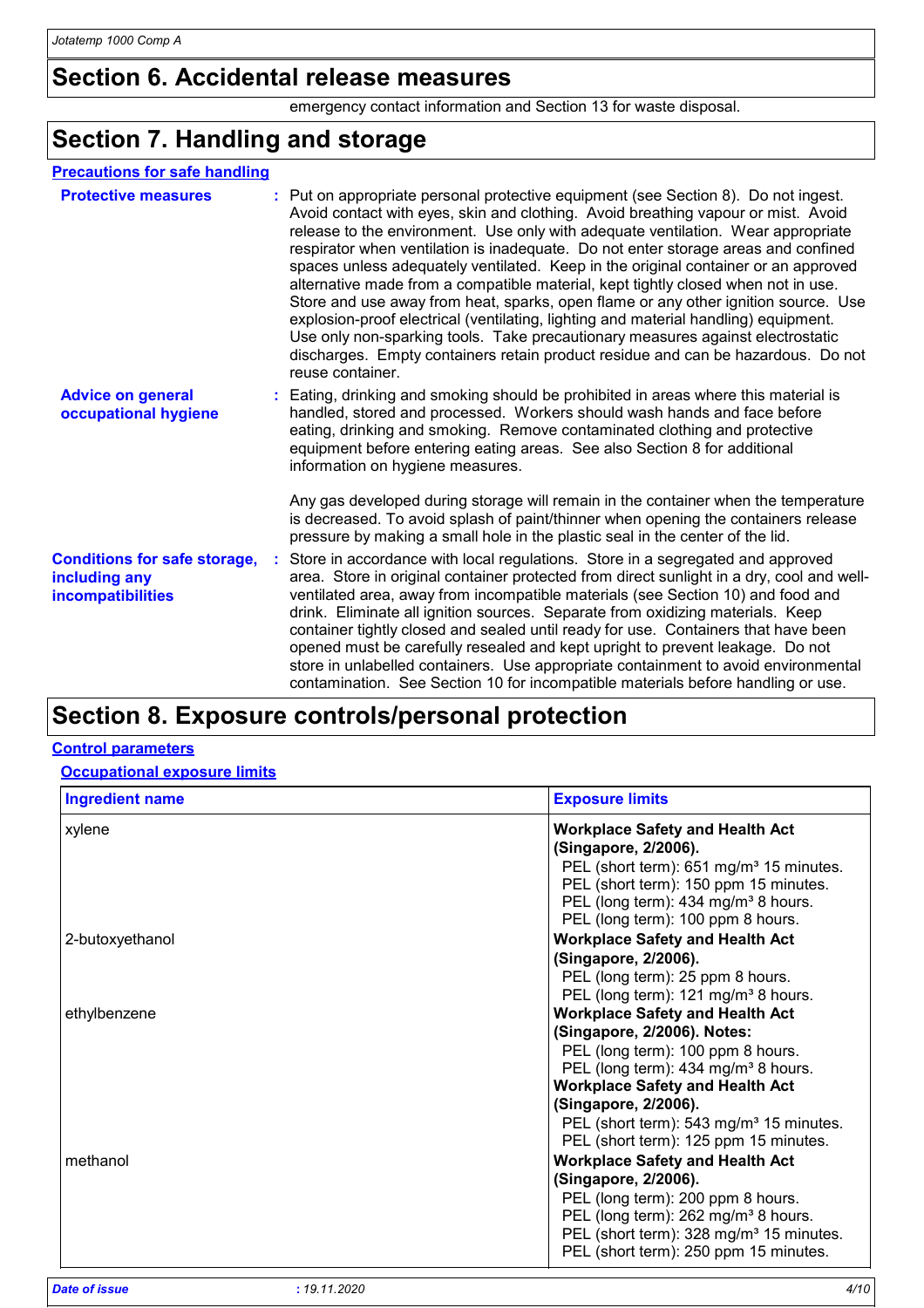## **Section 8. Exposure controls/personal protection**

| <b>Appropriate engineering</b><br>controls | : Use only with adequate ventilation. Use process enclosures, local exhaust<br>ventilation or other engineering controls to keep worker exposure to airborne<br>contaminants below any recommended or statutory limits. The engineering controls<br>also need to keep gas, vapour or dust concentrations below any lower explosive<br>limits. Use explosion-proof ventilation equipment.                                                                                                                                                                                                                                                                                                                                                                                                                                                                                                                                                                                                                                                                                                                                                                                                                                                                                                                                                                             |
|--------------------------------------------|----------------------------------------------------------------------------------------------------------------------------------------------------------------------------------------------------------------------------------------------------------------------------------------------------------------------------------------------------------------------------------------------------------------------------------------------------------------------------------------------------------------------------------------------------------------------------------------------------------------------------------------------------------------------------------------------------------------------------------------------------------------------------------------------------------------------------------------------------------------------------------------------------------------------------------------------------------------------------------------------------------------------------------------------------------------------------------------------------------------------------------------------------------------------------------------------------------------------------------------------------------------------------------------------------------------------------------------------------------------------|
| <b>Environmental exposure</b><br>controls  | : Emissions from ventilation or work process equipment should be checked to ensure<br>they comply with the requirements of environmental protection legislation. In some<br>cases, fume scrubbers, filters or engineering modifications to the process<br>equipment will be necessary to reduce emissions to acceptable levels.                                                                                                                                                                                                                                                                                                                                                                                                                                                                                                                                                                                                                                                                                                                                                                                                                                                                                                                                                                                                                                      |
| <b>Individual protection measures</b>      |                                                                                                                                                                                                                                                                                                                                                                                                                                                                                                                                                                                                                                                                                                                                                                                                                                                                                                                                                                                                                                                                                                                                                                                                                                                                                                                                                                      |
| <b>Hygiene measures</b>                    | : Wash hands, forearms and face thoroughly after handling chemical products, before<br>eating, smoking and using the lavatory and at the end of the working period.<br>Appropriate techniques should be used to remove potentially contaminated clothing.<br>Wash contaminated clothing before reusing. Ensure that eyewash stations and<br>safety showers are close to the workstation location.                                                                                                                                                                                                                                                                                                                                                                                                                                                                                                                                                                                                                                                                                                                                                                                                                                                                                                                                                                    |
| <b>Eye/face protection</b>                 | Safety eyewear complying to EN 166 should be used when a risk assessment<br>indicates this is necessary to avoid exposure to liquid splashes, mists, gases or<br>dusts. If contact is possible, the following protection should be worn, unless the<br>assessment indicates a higher degree of protection: safety glasses with side-<br>shields.                                                                                                                                                                                                                                                                                                                                                                                                                                                                                                                                                                                                                                                                                                                                                                                                                                                                                                                                                                                                                     |
| <b>Skin protection</b>                     |                                                                                                                                                                                                                                                                                                                                                                                                                                                                                                                                                                                                                                                                                                                                                                                                                                                                                                                                                                                                                                                                                                                                                                                                                                                                                                                                                                      |
| <b>Hand protection</b>                     | : There is no one glove material or combination of materials that will give unlimited<br>resistance to any individual or combination of chemicals.<br>The breakthrough time must be greater than the end use time of the product.<br>The instructions and information provided by the glove manufacturer on use,<br>storage, maintenance and replacement must be followed.<br>Gloves should be replaced regularly and if there is any sign of damage to the glove<br>material.<br>Always ensure that gloves are free from defects and that they are stored and used<br>correctly.<br>The performance or effectiveness of the glove may be reduced by physical/<br>chemical damage and poor maintenance.<br>Barrier creams may help to protect the exposed areas of the skin but should not be<br>applied once exposure has occurred.<br>Wear suitable gloves tested to EN374.<br>May be used, gloves(breakthrough time) 4 - 8 hours: neoprene, PVC<br>Recommended, gloves(breakthrough time) > 8 hours: fluor rubber, Teflon, butyl<br>rubber, Viton®, Saranex, 4H, nitrile rubber, polyvinyl alcohol (PVA)<br>For right choice of glove materials, with focus on chemical resistance and time of<br>penetration, seek advice by the supplier of chemical resistant gloves.<br>The user must check that the final choice of type of glove selected for handling this |
| <b>Body protection</b>                     | product is the most appropriate and takes into account the particular conditions of<br>use, as included in the user's risk assessment.<br>: Personal protective equipment for the body should be selected based on the task                                                                                                                                                                                                                                                                                                                                                                                                                                                                                                                                                                                                                                                                                                                                                                                                                                                                                                                                                                                                                                                                                                                                          |
|                                            | being performed and the risks involved and should be approved by a specialist<br>before handling this product. When there is a risk of ignition from static electricity,<br>wear anti-static protective clothing. For the greatest protection from static<br>discharges, clothing should include anti-static overalls, boots and gloves.                                                                                                                                                                                                                                                                                                                                                                                                                                                                                                                                                                                                                                                                                                                                                                                                                                                                                                                                                                                                                             |
| <b>Other skin protection</b>               | : Appropriate footwear and any additional skin protection measures should be<br>selected based on the task being performed and the risks involved and should be<br>approved by a specialist before handling this product.                                                                                                                                                                                                                                                                                                                                                                                                                                                                                                                                                                                                                                                                                                                                                                                                                                                                                                                                                                                                                                                                                                                                            |
| <b>Respiratory protection</b>              | Based on the hazard and potential for exposure, select a respirator that meets the<br>appropriate standard or certification. Respirators must be used according to a<br>respiratory protection program to ensure proper fitting, training, and other important<br>aspects of use.                                                                                                                                                                                                                                                                                                                                                                                                                                                                                                                                                                                                                                                                                                                                                                                                                                                                                                                                                                                                                                                                                    |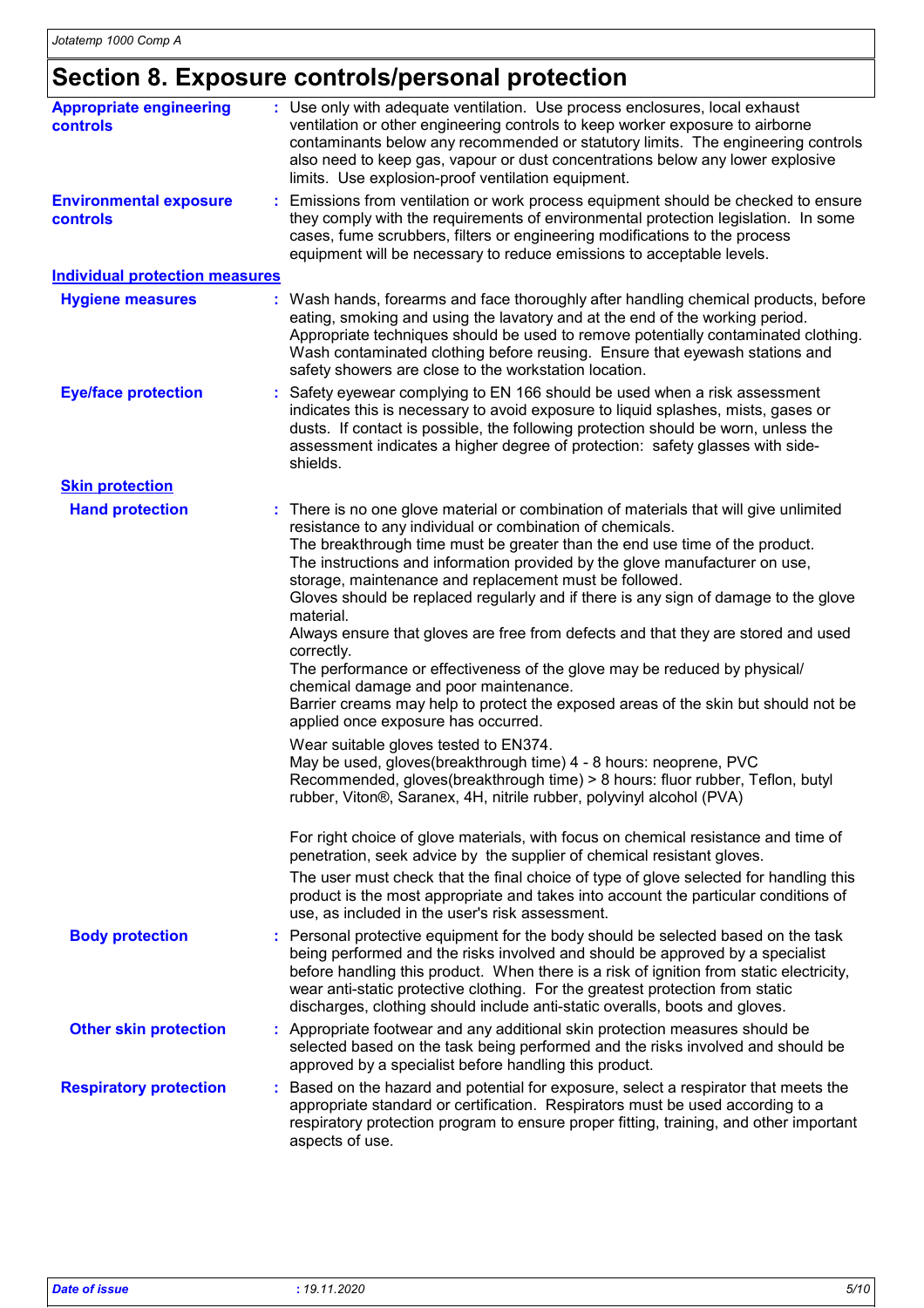## **Section 9. Physical and chemical properties**

| <b>Appearance</b>                                 |                                                                                                                                                                                          |
|---------------------------------------------------|------------------------------------------------------------------------------------------------------------------------------------------------------------------------------------------|
| <b>Physical state</b>                             | : Liquid.                                                                                                                                                                                |
| <b>Colour</b>                                     | : Various                                                                                                                                                                                |
| <b>Odour</b>                                      | : Characteristic.                                                                                                                                                                        |
| <b>Odour threshold</b>                            | : Not available.                                                                                                                                                                         |
| pH                                                | : Not applicable.                                                                                                                                                                        |
| <b>Melting point</b>                              | : Not applicable.                                                                                                                                                                        |
| <b>Boiling point</b>                              | : Lowest known value: 136.1°C (277°F) (ethylbenzene). Weighted average: 156.96°C<br>$(314.5^{\circ}F)$                                                                                   |
| <b>Flash point</b>                                | : Closed cup: 27°C (80.6°F)                                                                                                                                                              |
| <b>Burning time</b>                               | : Not applicable.                                                                                                                                                                        |
| <b>Burning rate</b>                               | : Not applicable.                                                                                                                                                                        |
| <b>Evaporation rate</b>                           | : Highest known value: 0.84 (ethylbenzene) Weighted average: 0.46 compared with<br>butyl acetate                                                                                         |
| <b>Flammability (solid, gas)</b>                  | : Not applicable.                                                                                                                                                                        |
| Lower and upper explosive<br>(flammable) limits   | $: 0.8 - 14\%$                                                                                                                                                                           |
| <b>Vapour pressure</b>                            | : Highest known value: 1.2 kPa (9.3 mm Hg) (at 20°C) (ethylbenzene). Weighted<br>average: $0.8$ kPa (6 mm Hg) (at $20^{\circ}$ C)                                                        |
| <b>Vapour density</b>                             | : Highest known value: 5.1 (Air = 1) (dipropylene glycol methyl ether). Weighted<br>average: $4.17$ (Air = 1)                                                                            |
| <b>Relative density</b>                           | : 1.862 to 1.931 g/cm <sup>3</sup>                                                                                                                                                       |
| <b>Solubility</b>                                 | : Insoluble in the following materials: cold water and hot water.                                                                                                                        |
| <b>Solubility in water</b>                        | : Not available.                                                                                                                                                                         |
| <b>Partition coefficient: n-</b><br>octanol/water | : Not available.                                                                                                                                                                         |
| <b>Auto-ignition temperature</b>                  | : Lowest known value: $207^{\circ}$ C (404.6°F) (dipropylene glycol methyl ether).                                                                                                       |
| <b>Decomposition temperature</b>                  | : Not available.                                                                                                                                                                         |
| <b>SADT</b>                                       | : Not available.                                                                                                                                                                         |
| <b>Viscosity</b>                                  | Dynamic: Highest known value: 0.58 cP (xylene)<br>Kinematic: Highest known value: 3.82 cSt (dipropylene glycol methyl ether)<br>Weighted average: 3.03 cSt<br>Kinematic (40C): >20.5 cSt |

## **Section 10. Stability and reactivity**

| <b>Reactivity</b>                            | : No specific test data related to reactivity available for this product or its ingredients.                                                                                 |
|----------------------------------------------|------------------------------------------------------------------------------------------------------------------------------------------------------------------------------|
| <b>Chemical stability</b>                    | : The product is stable.                                                                                                                                                     |
| <b>Possibility of hazardous</b><br>reactions | : Under normal conditions of storage and use, hazardous reactions will not occur.                                                                                            |
| <b>Conditions to avoid</b>                   | : Avoid all possible sources of ignition (spark or flame). Do not pressurise, cut, weld,<br>braze, solder, drill, grind or expose containers to heat or sources of ignition. |
| <b>Incompatible materials</b>                | : Keep away from the following materials to prevent strong exothermic reactions:<br>oxidising agents, strong alkalis, strong acids.                                          |
| <b>Hazardous decomposition</b><br>products   | : Under normal conditions of storage and use, hazardous decomposition products<br>should not be produced.                                                                    |
| <b>SADT</b>                                  | : Not available.                                                                                                                                                             |

## **Section 11. Toxicological information**

**Information on toxicological effects**

**Acute toxicity**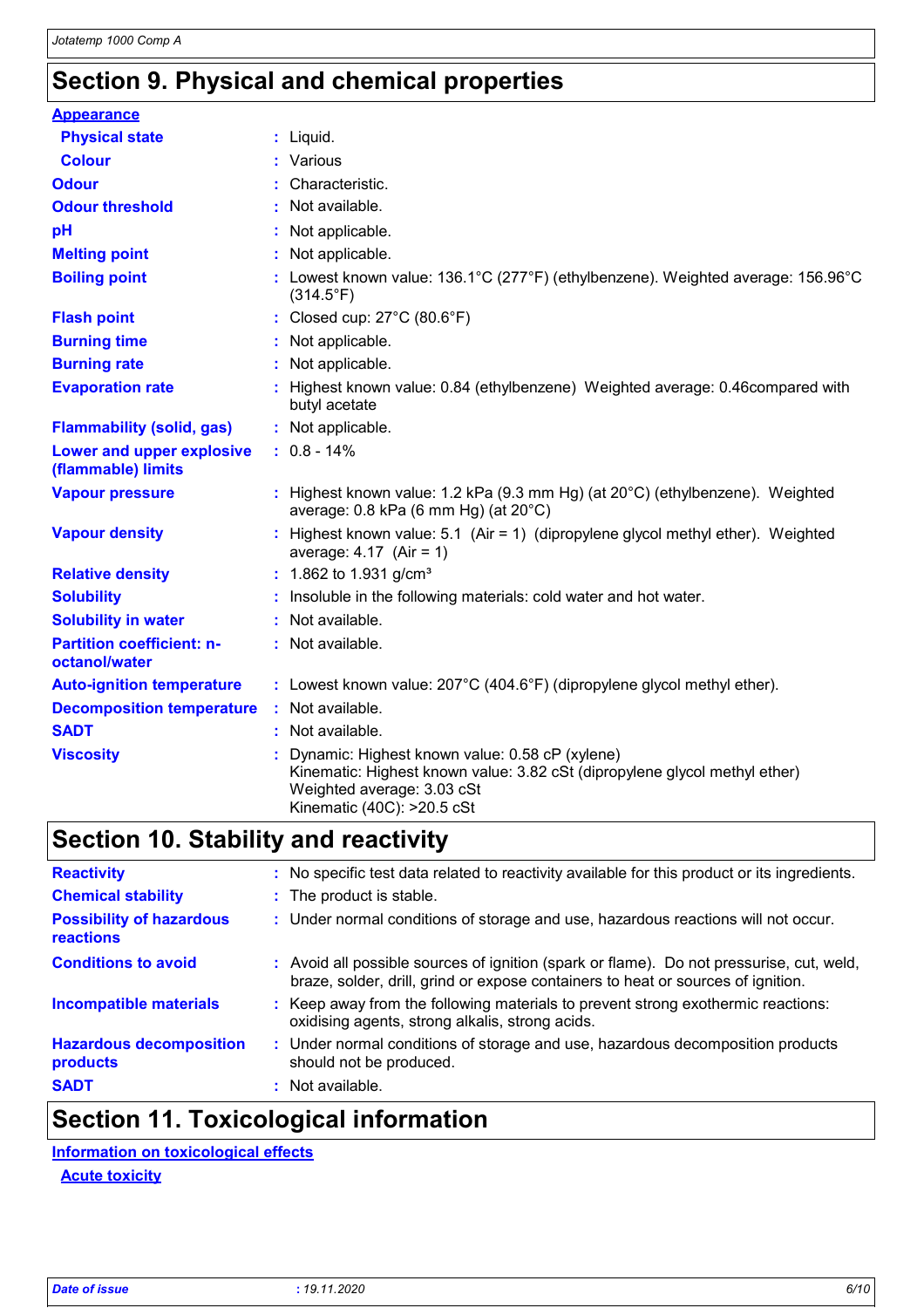## **Section 11. Toxicological information**

| <b>Product/ingredient name</b> | <b>Result</b>                 | <b>Species</b> | <b>Dose</b>   | <b>Exposure</b> |
|--------------------------------|-------------------------------|----------------|---------------|-----------------|
| xylene                         | <b>LC50 Inhalation Vapour</b> | Rat            | $20$ mg/l     | 4 hours         |
|                                | LD50 Oral                     | Rat            | 4300 mg/kg    |                 |
|                                | <b>TDLo Dermal</b>            | Rabbit         | 4300 mg/kg    |                 |
| 2-butoxyethanol                | LD50 Oral                     | Guinea pig -   | 1414 mg/kg    |                 |
|                                |                               | Male, Female   |               |                 |
|                                | LD50 Oral                     | Rat - Male,    | 1300 mg/ $kg$ |                 |
|                                |                               | Female         |               |                 |
| ethylbenzene                   | <b>LC50 Inhalation Vapour</b> | Rat - Male     | $17.8$ mg/l   | 4 hours         |
|                                | LD50 Dermal                   | Rabbit         | >5000 mg/kg   |                 |
|                                | LD50 Oral                     | Rat            | 3500 mg/kg    |                 |

**Irritation/Corrosion**

| <b>Product/ingredient name</b> | <b>Result</b>            | <b>Species</b> | <b>Score</b> | <b>Exposure</b>  | <b>Observation</b> |
|--------------------------------|--------------------------|----------------|--------------|------------------|--------------------|
| xylene                         | Eyes - Mild irritant     | Rabbit         |              | 87 milligrams    |                    |
|                                | Skin - Mild irritant     | Rat            |              | 8 hours 60       |                    |
|                                |                          |                |              | microliters      |                    |
| 2-butoxyethanol                | Eyes - Moderate irritant | Rabbit         |              | 124 hours 100 T- |                    |
|                                |                          |                |              | mg               |                    |
|                                | Skin - Mild irritant     | Rabbit         |              | 500 mg           |                    |

### **Sensitisation**

Not available.

#### **Mutagenicity**

Not available.

#### **Carcinogenicity**

Not available.

### **Reproductive toxicity**

Not available.

### **Teratogenicity**

Not available.

#### **Specific target organ toxicity (single exposure)**

| <b>Name</b>                                         | <b>Category</b> | <b>Route of</b><br><b>exposure</b> | <b>Target organs</b>                   |
|-----------------------------------------------------|-----------------|------------------------------------|----------------------------------------|
| xylene                                              | Category 3      | Not applicable.                    | <b>Respiratory tract</b><br>irritation |
| methanol                                            | Category 1      | Not determined                     | Not determined                         |
| Duaalfia taunnt aunan taulaltu (uanaataal aunaanua) |                 |                                    |                                        |

#### **Specific target organ toxicity (repeated exposure)**

| <b>Name</b>   | <b>Category</b> | <b>Route of</b><br>exposure | <b>Target organs</b> |
|---------------|-----------------|-----------------------------|----------------------|
| lethylbenzene | Category 2      | Not determined              | hearing organs       |

### **Aspiration hazard**

| <b>Name</b>                                                         |                                                                                     | <b>Result</b>                                                                  |  |  |
|---------------------------------------------------------------------|-------------------------------------------------------------------------------------|--------------------------------------------------------------------------------|--|--|
| xylene<br>ethylbenzene                                              |                                                                                     | <b>ASPIRATION HAZARD - Category 1</b><br><b>ASPIRATION HAZARD - Category 1</b> |  |  |
| <b>Information on likely routes : Not available.</b><br>of exposure |                                                                                     |                                                                                |  |  |
| <b>Potential acute health effects</b>                               |                                                                                     |                                                                                |  |  |
| <b>Eye contact</b>                                                  | : No known significant effects or critical hazards.                                 |                                                                                |  |  |
| <b>Inhalation</b>                                                   | : No known significant effects or critical hazards.                                 |                                                                                |  |  |
| <b>Skin contact</b>                                                 | : No known significant effects or critical hazards.                                 |                                                                                |  |  |
| <b>Ingestion</b>                                                    | : No known significant effects or critical hazards.                                 |                                                                                |  |  |
|                                                                     | <b>Symptoms related to the physical, chemical and toxicological characteristics</b> |                                                                                |  |  |

| <b>Date of issue</b> | 7/10 |
|----------------------|------|
| : 19.11.2020         |      |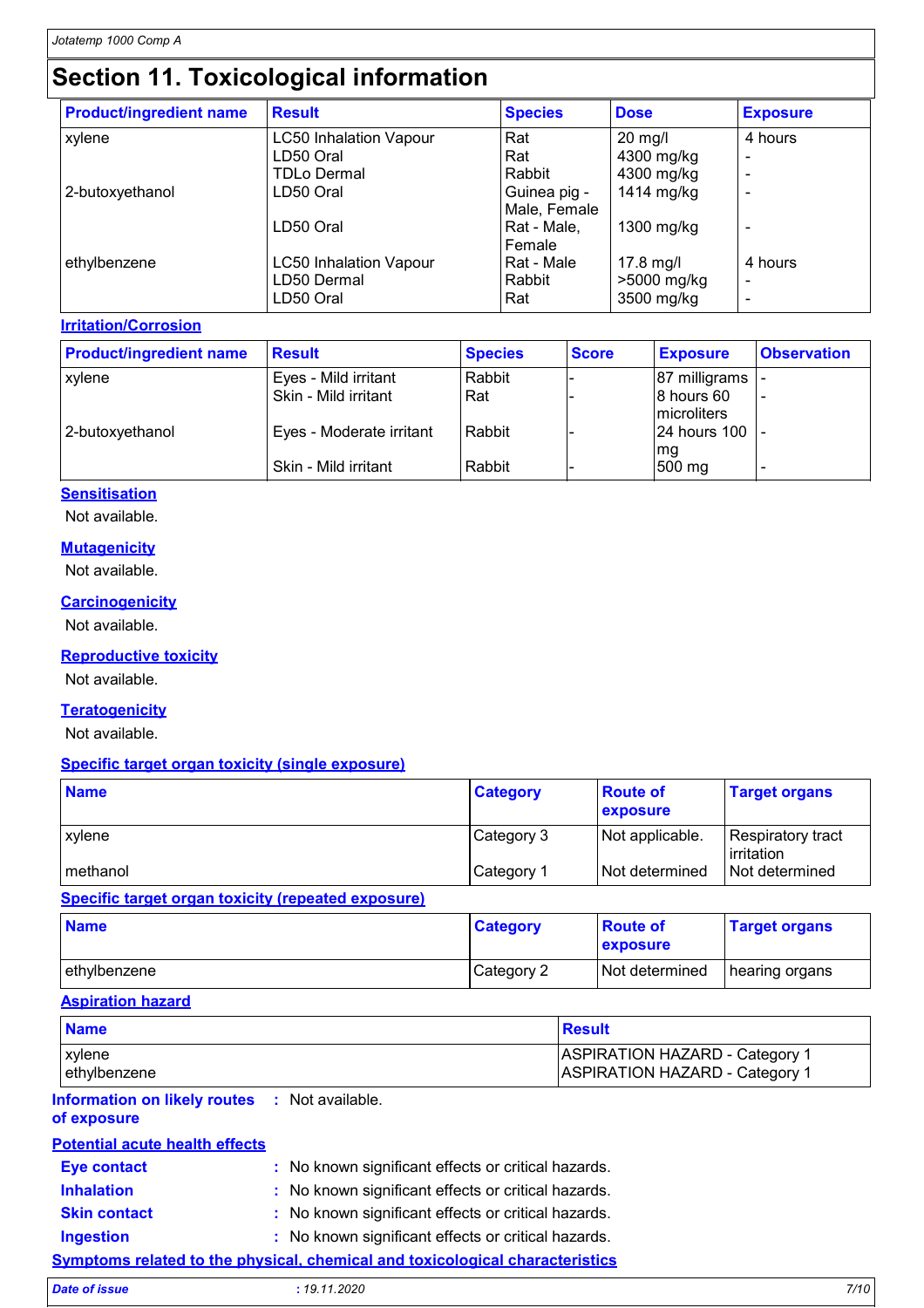# **Section 11. Toxicological information**

| <b>Eye contact</b>                      | : No specific data.                                                                        |  |
|-----------------------------------------|--------------------------------------------------------------------------------------------|--|
| <b>Inhalation</b>                       | No specific data.                                                                          |  |
| <b>Skin contact</b>                     | : No specific data.                                                                        |  |
| <b>Ingestion</b>                        | : No specific data.                                                                        |  |
|                                         | Delayed and immediate effects as well as chronic effects from short and long-term exposure |  |
| <b>Short term exposure</b>              |                                                                                            |  |
| <b>Potential immediate</b><br>effects   | : Not available.                                                                           |  |
| <b>Potential delayed effects</b>        | : Not available.                                                                           |  |
| <b>Long term exposure</b>               |                                                                                            |  |
| <b>Potential immediate</b><br>effects   | : Not available.                                                                           |  |
| <b>Potential delayed effects</b>        | : Not available.                                                                           |  |
| <b>Potential chronic health effects</b> |                                                                                            |  |
| Not available.                          |                                                                                            |  |
| <b>General</b>                          | : No known significant effects or critical hazards.                                        |  |
| <b>Carcinogenicity</b>                  | No known significant effects or critical hazards.                                          |  |
| <b>Mutagenicity</b>                     | No known significant effects or critical hazards.                                          |  |
| <b>Teratogenicity</b>                   | No known significant effects or critical hazards.                                          |  |
| <b>Developmental effects</b>            | : No known significant effects or critical hazards.                                        |  |
| <b>Fertility effects</b>                | No known significant effects or critical hazards.                                          |  |
| <b>Numerical measures of toxicity</b>   |                                                                                            |  |
| <b>Acute toxicity estimates</b>         |                                                                                            |  |
| <b>Route</b>                            | <b>ATE value</b>                                                                           |  |
| Oral                                    | 16034.13 mg/kg                                                                             |  |
| Dermal                                  | 11258.19 mg/kg                                                                             |  |
| Inhalation (vapours)                    | 135.91 mg/l                                                                                |  |

# **Section 12. Ecological information**

| <b>Toxicity</b> |
|-----------------|
|-----------------|

| <b>Product/ingredient name</b> | <b>Result</b>                     | <b>Species</b>             | <b>Exposure</b> |
|--------------------------------|-----------------------------------|----------------------------|-----------------|
| trizinc bis(orthophosphate)    | Acute LC50 0.14 mg/l              | Fish - Oncorhynchus mykiss | 96 hours        |
|                                | Chronic NOEC 0.1 mg/l             | Micro-organism             | 4 hours         |
| 2-butoxyethanol                | Acute EC50 1000 mg/l Fresh water  | Daphnia - Daphnia magna    | 48 hours        |
|                                | Acute LC50 1000 mg/l Marine water | Crustaceans -              | 48 hours        |
|                                |                                   | Chaetogammarus marinus -   |                 |
|                                |                                   | Young                      |                 |
| ethylbenzene                   | Acute EC50 7.2 mg/l               | Algae                      | 48 hours        |
|                                | Acute EC50 2.93 mg/l              | Daphnia                    | 48 hours        |
|                                | Acute LC50 4.2 mg/l               | Fish                       | 96 hours        |

### **Persistence/degradability**

| <b>Product/ingredient name</b> | <b>Aquatic half-life</b> | <b>Photolysis</b> | Biodegradability |
|--------------------------------|--------------------------|-------------------|------------------|
| trizinc bis(orthophosphate)    | . .                      |                   | Not readily      |
| xvlene                         |                          |                   | Readily          |
| ethylbenzene                   |                          |                   | Readily          |

### **Bioaccumulative potential**

| <b>Product/ingredient name</b> | $LoaPow$                 | <b>BCF</b>  | <b>Potential</b> |
|--------------------------------|--------------------------|-------------|------------------|
| trizinc bis(orthophosphate)    | $\overline{\phantom{0}}$ | 60960       | high             |
| xvlene                         | 3.12                     | 8.1 to 25.9 | low              |
| 2-butoxyethanol                | 0.81                     |             | low              |
| ethylbenzene                   | 3.6                      |             | low              |
| l methanol                     | $-0.77$                  | 10          | low              |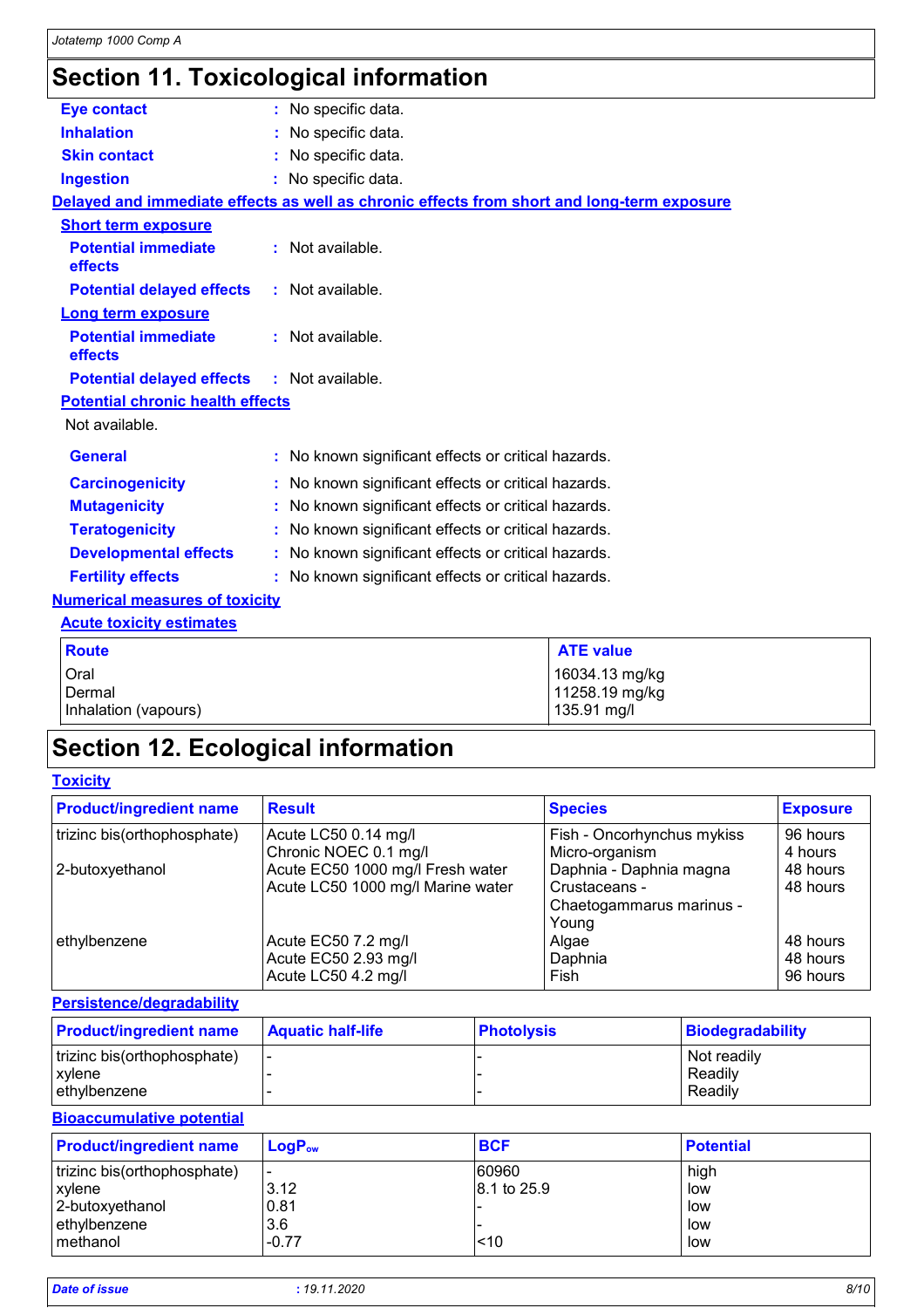## **Section 12. Ecological information**

| <b>Mobility in soil</b>     |  |
|-----------------------------|--|
| <b>Soil/water partition</b> |  |

**:** Not available.

**coefficient (Koc)** 

**Other adverse effects** : No known significant effects or critical hazards.

## **Section 13. Disposal considerations**

| <b>Disposal methods</b> | : The generation of waste should be avoided or minimised wherever possible.<br>Disposal of this product, solutions and any by-products should at all times comply<br>with the requirements of environmental protection and waste disposal legislation<br>and any regional local authority requirements. Dispose of surplus and non-<br>recyclable products via a licensed waste disposal contractor. Waste should not be<br>disposed of untreated to the sewer unless fully compliant with the requirements of<br>all authorities with jurisdiction. Waste packaging should be recycled. Incineration or<br>landfill should only be considered when recycling is not feasible. This material and<br>its container must be disposed of in a safe way. Care should be taken when<br>handling emptied containers that have not been cleaned or rinsed out. Empty<br>containers or liners may retain some product residues. Vapour from product<br>residues may create a highly flammable or explosive atmosphere inside the<br>container. Do not cut, weld or grind used containers unless they have been cleaned<br>thoroughly internally. Avoid dispersal of spilt material and runoff and contact with<br>soil, waterways, drains and sewers. |
|-------------------------|-----------------------------------------------------------------------------------------------------------------------------------------------------------------------------------------------------------------------------------------------------------------------------------------------------------------------------------------------------------------------------------------------------------------------------------------------------------------------------------------------------------------------------------------------------------------------------------------------------------------------------------------------------------------------------------------------------------------------------------------------------------------------------------------------------------------------------------------------------------------------------------------------------------------------------------------------------------------------------------------------------------------------------------------------------------------------------------------------------------------------------------------------------------------------------------------------------------------------------------------------|
|                         | Do not allow to enter drains or watercourses. Material and/or container must be                                                                                                                                                                                                                                                                                                                                                                                                                                                                                                                                                                                                                                                                                                                                                                                                                                                                                                                                                                                                                                                                                                                                                               |

or watercourses. Material and/or container must be disposed of as hazardous waste.

|                                         | <b>UN</b>                                                                | <b>IMDG</b>                                                                                                                             | <b>IATA</b>                                                                                                          |
|-----------------------------------------|--------------------------------------------------------------------------|-----------------------------------------------------------------------------------------------------------------------------------------|----------------------------------------------------------------------------------------------------------------------|
| <b>UN number</b>                        | <b>UN1263</b>                                                            | <b>UN1263</b>                                                                                                                           | UN1263                                                                                                               |
| <b>UN proper</b><br>shipping name       | Paint                                                                    | Paint. Marine pollutant (trizinc<br>bis(orthophosphate))                                                                                | Paint                                                                                                                |
| <b>Transport hazard</b><br>class(es)    | 3                                                                        | 3<br>⊁∠                                                                                                                                 | 3                                                                                                                    |
| <b>Packing group</b>                    | Ш                                                                        | Ш                                                                                                                                       | $\mathbf{III}$                                                                                                       |
| <b>Environmental</b><br>hazards         | Yes. The environmentally<br>hazardous substance mark is<br>not required. | Yes.                                                                                                                                    | Yes. The environmentally<br>hazardous substance mark is<br>not required.                                             |
| <b>Additional</b><br><b>information</b> |                                                                          | The marine pollutant mark is<br>not required when transported<br>in sizes of ≤5 L or ≤5 kg.<br><b>Emergency schedules F-E,</b><br>$S-E$ | The environmentally<br>hazardous substance mark<br>may appear if required by<br>other transportation<br>regulations. |

### **Section 14. Transport information**

### **Additional information**

Transport in accordance with ADR/RID, IMDG/IMO and ICAO/IATA and national regulation.

| <b>ADR / RID</b>                                                                       | $:$ Tunnel restriction code: (D/E)<br>Hazard identification number: 30                                                                                                                                                                          |
|----------------------------------------------------------------------------------------|-------------------------------------------------------------------------------------------------------------------------------------------------------------------------------------------------------------------------------------------------|
| <b>IMDG</b>                                                                            |                                                                                                                                                                                                                                                 |
|                                                                                        | Special precautions for user : Transport within user's premises: always transport in closed containers that are<br>upright and secure. Ensure that persons transporting the product know what to do in<br>the event of an accident or spillage. |
| <b>Transport in bulk according</b><br>to Annex II of Marpol and<br>the <b>IBC</b> Code | : Not available.                                                                                                                                                                                                                                |